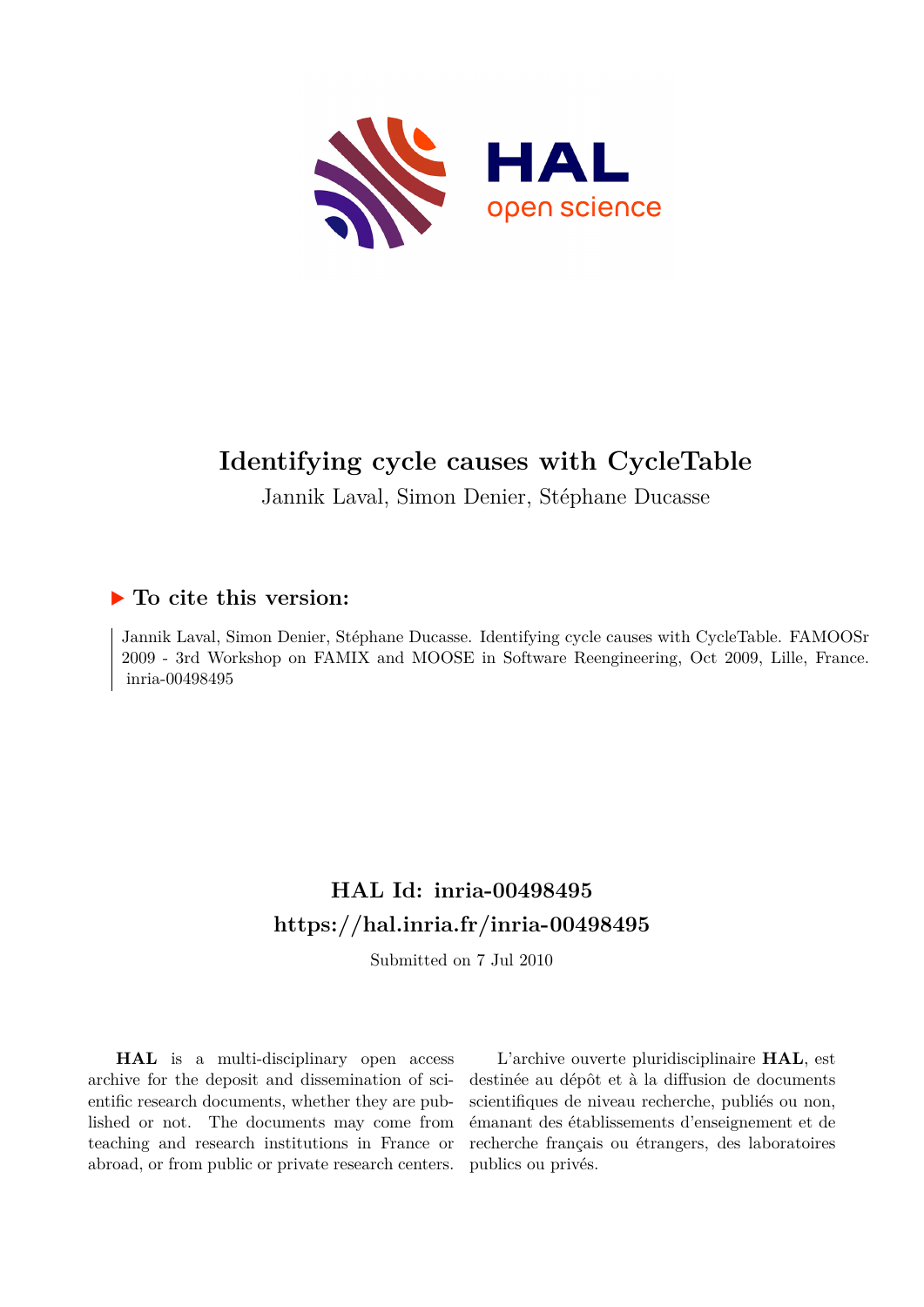# Identifying cycle causes with CycleTable

Jannik Laval, Simon Denier, Stéphane Ducasse RMoD Team, INRIA, Lille, France firstname.lastname@inria.fr

# Abstract

*Identifying and understanding cycles in large applications is a challenging task. In this paper we present CycleTable which displays both direct and indirect references. It shows how minimal cycles are intertwined through shared edges and allows the reengineer to devise simple strategies to remove them.*

## 1 Introduction

Understanding the structure of large applications is a challenging but important task. Several approaches provide information on packages and their relationships, by visualizing software artifacts, metrics, their structure and their evolution. Software metrics can be somehow difficult to understand since they are dependent on projects. Distribution Map [1] alleviates this problem by showing how properties are spread over an application. Lanza et al. [2] propose to recover high level views by visualizing relationships. Package Surface Blueprint [3] reveals the package internal structure and relationships among other packages.

In previous work, we enhanced Dependency Structure Matrix (eDSM) [4] to visualize dependencies between packages, showing in each matrix cell information about the dependencies at the fine grain of classes (inheritance, class references, invocations, referencing and referenced classes/methods). eDSM proved useful to provide an overview of dependencies, detect direct cycles (a cycle between two packages) and provide information to remove them. However, removing all direct cycles does not necessarily remove all cyclic dependencies because there could be indirect cycles (between more than two packages). Although indirect cycles are also displayed by eDSM, they are hard to read in the eDSM layout, making the task inefficient.

In this paper, we present a new visualization, called CycleTable, entirely dedicated to cyclic dependencies assessment. CycleTable layout displays both direct and indirect cycles and shows how minimal cycles are intertwined through shared edges. CycleTable combines this layout with the enriched cells of eDSM to provide the details of dependencies at class level.

Next section introduces the challenges of cycle analysis with graph layout and eDSM. Section [3](#page-2-0) explains CycleTable layout and enriched cells. Section [4](#page-3-0) presents a sample of cyclic dependencies displayed with CycleTable and discusses the criteria to break cycles as highlighted by the visualization.

## 2 Cycle Visualization

Figure [2](#page-3-1) shows a sample graph with five nodes and three minimal cycles. Each edge is weighted. Notice that cycle A-B-C and A-B-E share a common edge (in yellow) from A to B. This shared edge is interesting to spot since it joins two cycles and by removing it we would break those cycles.

Graph layouts offer an intuitive representation of graphs, and some handle cyclic graph better than others. On large graphs, complex layouts may reduce the clutter but this is often not simple to achieve. In addition, in the context of DSM we enhanced the DSM cells to convey much more information about the strength, the nature and consequences of a cycle. Now it is difficult to combine a graph layout with enriched cells (see Figure [4](#page-3-2) for a cell sample), as an enriched cell represents an edge in a graph. Enriched cell is an important asset of our work with eDSM as it provides fine-grained details of a dependency between two packages, and enables *small multiples* as well as *micro-macro reading* effects [5].

In eDSM we used a matrix, the traditional support of DSM. It provides a regular structure which is the same at any scale: it handles the repetitive arrangement of enriched cells, enabling the above effects. It is a fundamental element of eDSM design. In Figure [1,](#page-2-1) four packages belonging to Pharo kernel (an open-source Smalltalk) are presented in a eDSM. It shows edges involved in direct cycles in red and pink cells, indirect cycles in yellow. More explanations about the design and usage of eDSM are available in [4].

While eDSM allows us to analyze direct cycles comfortably, we could not address the problem of indirect cycles left over after removal of direct cycles. The main reason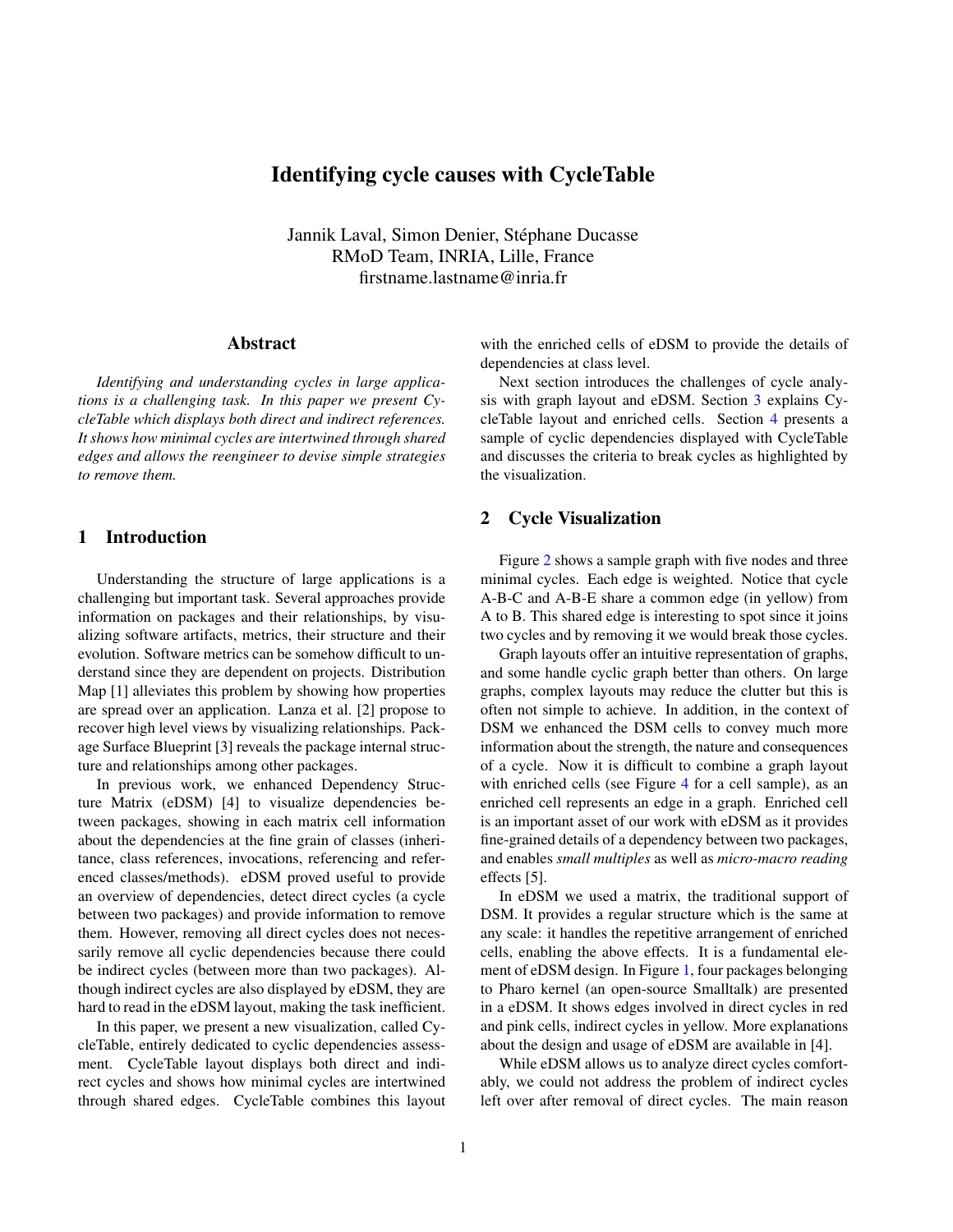

<span id="page-2-1"></span>**Figure 1. Some Pharo core packages in a eDSM (with cycles overlayed)**

for this problem is that it is difficult to read an indirect cycle in the matrix, *i.e.,* to follow the sequence of cells representing the sequence of edges in the cycle. The order can appear quite arbitrary as one has to jump between different columns and rows (this problem does not exist with direct cycles as there is only two cells, mirroring each other along the diagonal). Cycles have been overlayed in Figure [1](#page-2-1) to show the complexity of reading indirect cycles, intertwined with direct cycles.

# <span id="page-2-0"></span>3 CycleTable

We have built the CycleTable design with the single purpose of visualizing cycles. As a consequence, CycleTable does not show a complete overview of dependencies between packages as eDSM does. It complements eDSM. CycleTable is a rectangular matrix where nodes are placed in rows and cycles in columns. CycleTable (i) shows each minimal cycle clearly and independently, (ii) highlights shared edges between minimal cycles, and (iii) uses enriched cells [4] to provide information about edge internals, enabling *small multiples and micro-macro reading* [5] *i.e.,* variations of the same structure to reveal information. We detail each of these points now.

2

#### 3.1 Minimal Cycle

A minimal cycle is a cycle with no repeated nodes other than the starting and ending nodes. For example, in Figure [2,](#page-3-1) A-B-E and A-B-C are two different minimal cycles, but A-B-C-D-C is not because C is present twice. With minimal cycles, the visualization provides all edges contains in cycles. Therefore it is not necessary to show complex (intertwined) cycles. In the CycleTable layout, each minimal cycle is represented directly and independently in its own column.

#### 3.2 CycleTable Layout

The CycleTable layout is presented in Figure [3.](#page-3-3) This figure shows a sample CycleTable layout for the graph in Figure [2.](#page-3-1) The first column (header) contains the name of packages involved in cycles, then all minimal cycles are represented column by column. A box at the intersection of a row and a column indicates that the package is involved in the cycle.

One package per row. Each row contains dependencies (as boxes) from the package in the header. Number in each box represents the weight of the edge. In Figure [3,](#page-3-3) first row represents package A, which depends on package B with a weight of 10. Second row represents package B, which depends on E (weight 9) and C (weight 4).

One cycle per column. In the right part of the table, each column represents a cycle. In Figure [3,](#page-3-3) the first column involves packages A, B and E in a cycle. Each minimal cycle is represented independently.

Shared edges. Cells with the same background color represent the same edge between two packages, shared by multiple cycles. In Figure [3,](#page-3-3) first row contains two boxes with a yellow background color. It represents the same edge from A to B, involved in the two distinct cycles A-B-E and A-B-C. It is a valuable information for reengineering cycles. Indeed, removing or reversing A-B would solve two cycles.

#### 3.3 CycleTable Cell

Box content is customized to display enriched cells as in eDSM [4]. An enriched cell displays all dependencies at class level from one package to the other. A CycleTable cell is structured in three parts: (i) on top, position in the cycle, (ii) in center, an enriched cell as in DSM, and (iii) on right, a colored frame if the edge is shared by multiple cycles.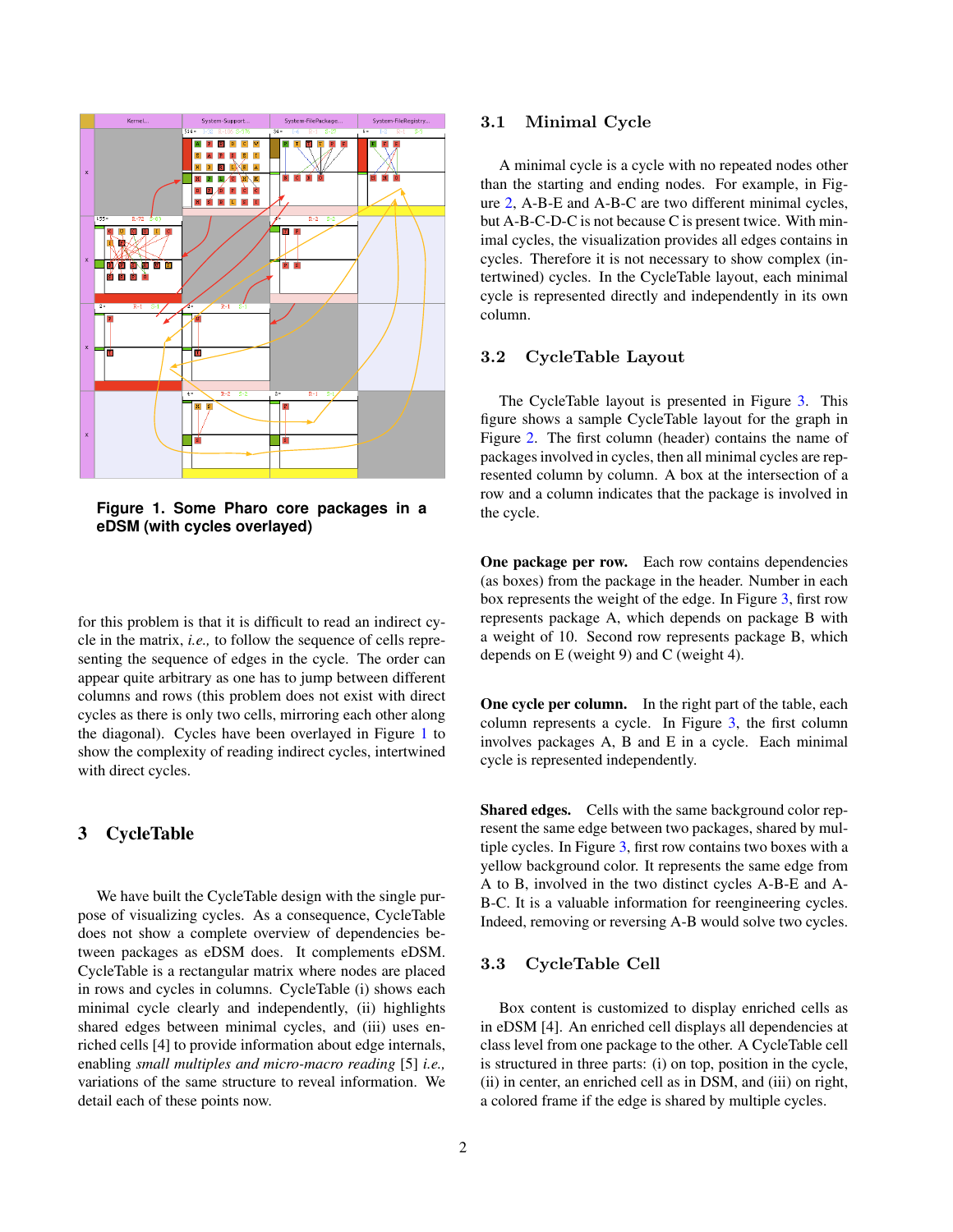

<span id="page-3-1"></span>**Figure 2. Sample graph with three cycles.**



<span id="page-3-3"></span>**Figure 3. CycleTable for sample graph.**

Position in the cycle. The position in the cycle represents a relative order between edges. This number is sometimes necessary to retrieve the exact order of edges in indirect cycles. In Figure [5,](#page-4-0) numbers allow one to read indirect cycles in third and fifth columns.

Enriched cell. Cell contents gives a detailed overview of dependencies from the package in the header of the row (*source package*) to the next package in the cycle (*target package*). Each cell represents a small context, which enforces comparison with others. The objective is to create *small multiples* [5].

An enriched cell is composed of three parts. The top row gives an overview of the strength and nature of the dependencies. The two large boxes detail dependencies going from the top box to the bottom box *i.e.,* from the *source package* to the *target package*. Each box contains squares that represent involved classes: referencing classes in the source package and referenced classes in the target package. Edges between squares links each source class (in top box) to its target classes (in bottom box). As this structure is the same as in eDSM [4], we give no more explanation in this paper.



<span id="page-3-2"></span>**Figure 4. Information in CycleTable cell.**

#### <span id="page-3-0"></span>4 Breaking Cycles with CycleTable

Figure [5](#page-4-0) shows a CycleTable with the sample four packages of Pharo core presented in Figure [1.](#page-2-1) Five minimal cycles are immediately made visible. It also appears that three edges are each involved in multiple cycles (with the red, blue, and orange frames).

An important asset of CycleTable is that it does not focus on a single solution to break cyclic dependencies. It rather highlights different options as there are many ways to resolve such cyclic dependencies. Only the reengineer can select what he thinks is the best solution based on a matter of criteria. We now discuss how CycleTable allows one to consider solutions for solving cycles in Figure [5.](#page-4-0)

First things to consider in CycleTable are the shared edges, the number of cycles they are involved in, and their weight. For example, the blue cell linking System-FileRegistry to Kernel is in the two indirect cycles. Yet it has a weight of six dependencies and involves six classes as well, which can require some work to remove. Finally, from a semantic point of view, Kernel is at the root of many functions in the system so it seems difficult to remove such dependencies from System-FileRegistry.

Instead, we turn our focus to the red cells, linking Kernel to System-FilePackage. It has a very low weight and involves only two classes. This is the minimal dependency we can get between two packages and seems as a prime candidate for removal. Removing this dependency (by moving a class, changing the method, or making a class